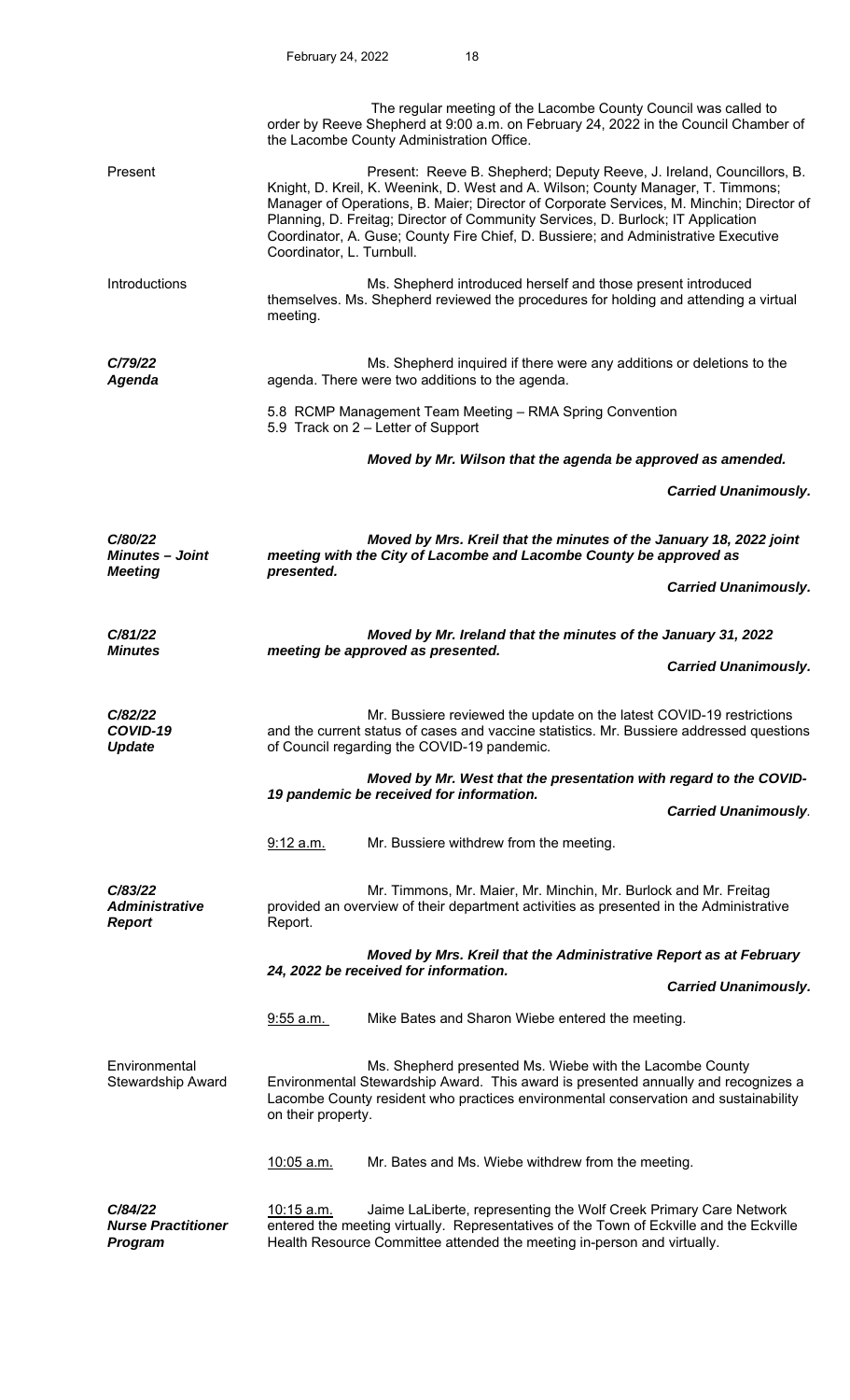Mr. LaLiberte provided a presentation on the Nurse Practitioner Program highlighting the following:

- Overview of Care Provided
- What Communities Have Nurse Practitioners
- Overview of Funding Model
- Opportunity to Share with Bentley
- Timeline Requirements
- Who is the Agreement With?

Ms. LaLiberte addressed questions throughout the presentation.

### *Moved by Mr. Weenink that the presentation on the Wolf Creek Primary Care Network Nurse Practitioner Program be received for information.*

## *Carried Unanimously.*

10:57 a.m. Ms. LaLiberte and the representatives of the Town of Eckville and the Eckville Health Resource Committee withdrew from the meeting.

*C/85/22 RCMP RMA Spring Convention* 

 Mr. Timmons inquired if Council wishes to meet with the RCMP Management Team at the RMA Spring Convention. Council agreed that a meeting is not required at this time.

 *Moved by Mr. Ireland that the invitation to meet with the RCMP Management Team at the RMA Spring Convention be received for information.* 

#### *Carried Unanimously.*

*C/86/22 2022 Policy RC(9) Approvals* 

 Mr. Minchin advised that the deadline for Policy RC(9) funding applications is January 31<sup>st</sup> of each year. This policy provides County support for community programs, events, and activities. This year's applications have been received from all the urban communities within the County, including the Summer Villages. Mr. Minchin provided an overview of the 2022 applications.

# *Moved by Mrs. Knight that Council approve the 2022 Policy RC(9) applications as follows:*

|                                              | Lacombe County RC(9) Grant Program     |                                                  |                       |  |  |
|----------------------------------------------|----------------------------------------|--------------------------------------------------|-----------------------|--|--|
| 2022                                         |                                        |                                                  |                       |  |  |
| Community                                    | Applicant                              | Event                                            | Recommended<br>Amount |  |  |
| <b>Alix</b>                                  | Village of Alix Recreation             | July 1st Canada Day                              |                       |  |  |
| Bentley                                      | Bentley Canada Day Committee           | July 1st Canada Day                              | 1,107                 |  |  |
| Blackfalds                                   | Town of Blackfalds                     | <b>Blackfalds Day</b>                            | 8,394                 |  |  |
| Eckville                                     | Town of Eckville                       | Eckville Canada Dav                              | 1,107                 |  |  |
| Lacombe                                      | City of Lacombe Arts Endowment Fund    | Art in the Park                                  | 780                   |  |  |
| Lacombe                                      | Lacombe Days Association               | Lacombe Days                                     | 9,250                 |  |  |
| Lacombe                                      | Lacombe Regional Tourism               | Canada Day Celebrations                          | 780                   |  |  |
| Lacombe                                      | Echo Lacombe                           | Light up the Night                               | 780                   |  |  |
| Lacombe County                               | <b>Birch Bay Community Association</b> | Family Day, July 1st fireworks,<br>Beach Day BBQ | 1,150                 |  |  |
| SV of Sunbreaker Cove ISV of Sunbreaker Cove |                                        | Sunbreaker Cove Regatta                          | 554                   |  |  |
| SV of Half Moon Bay                          | SV of Half Moon Bay                    | July 1st Canada Day                              | 554                   |  |  |
|                                              |                                        |                                                  | \$<br>24,456          |  |  |

### *Carried Unanimously.*

*C/87/22 Lacombe & District Historical Society Funding Approved* 

 Mr. Minchin advised that the Lacombe & District Historical Society has made application under County Policy RC(1) Capital Support of Recreation and Cultural Facilities for the creation of a new collection and archives facility.

 The facility would be located at its existing location at the Flat Iron building and would relocate the Society's existing archives and collection from the Michener House to the new space at the Flat Iron Building. The Society is seeking funding from the County equivalent to funding approved by the City of Lacombe.

 *Moved by Mr. West that up to \$ 20,398 of funding towards the Lacombe and District Historical Society's Lacombe Museum Collection and Archives Facility project be approved; and further, that this contribution be funded from the Recreation Capital Assistance Reserve.* 

 *Carried Unanimously.*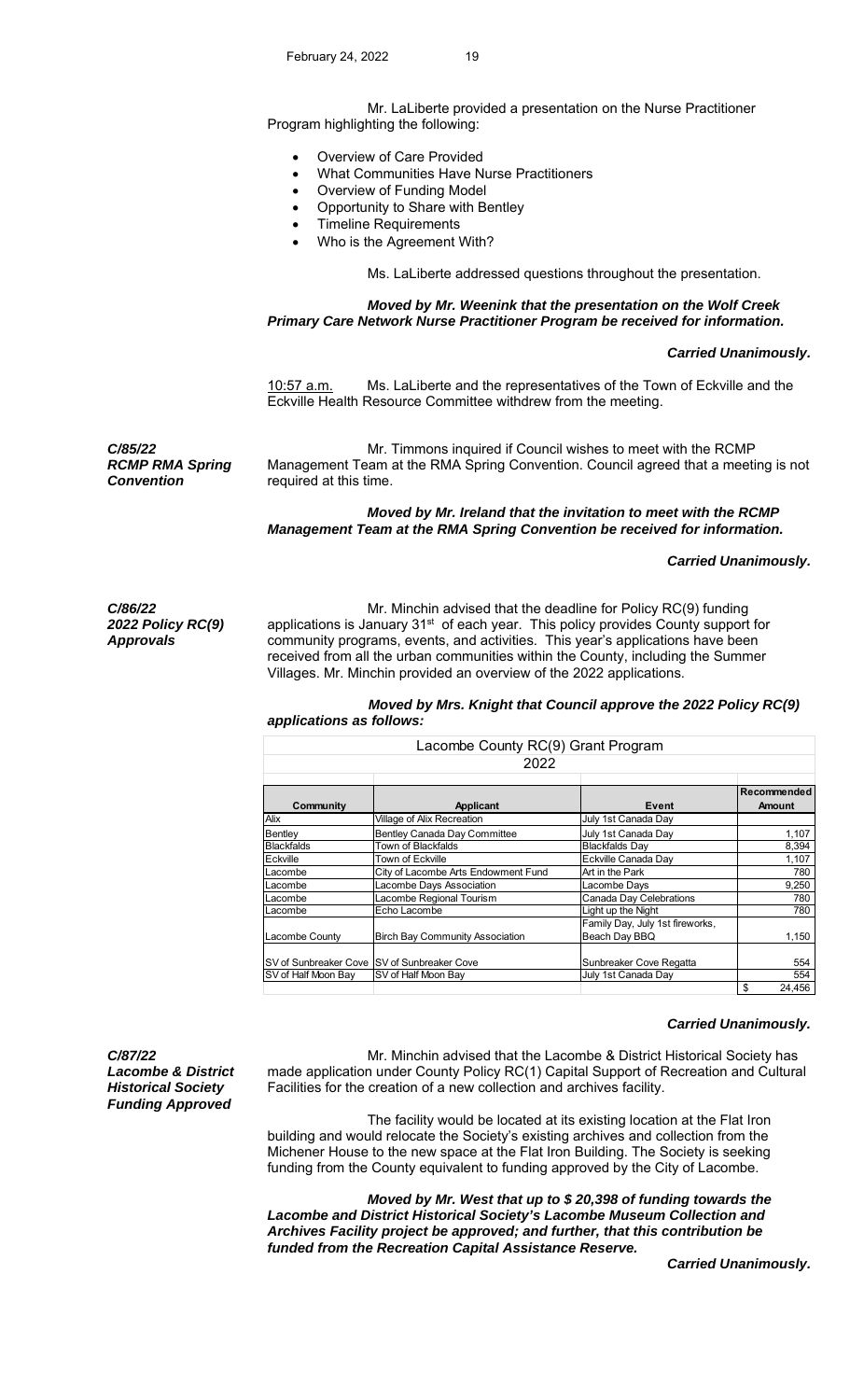|                                                                                                                    | Mr. Timmons presented the Committee of the Whole meeting notes<br>from February 1, 2022. The following items were presented and discussed at that<br>meeting.                                                                                                                                                                                                                                                                      |  |
|--------------------------------------------------------------------------------------------------------------------|------------------------------------------------------------------------------------------------------------------------------------------------------------------------------------------------------------------------------------------------------------------------------------------------------------------------------------------------------------------------------------------------------------------------------------|--|
| C/88/22<br><b>Energy Future Lab</b><br><b>Presentation</b>                                                         | A presentation was provided virtually by Dewly Nelson on the Energy<br>Futures Lab. The Energy Futures Lab is an Alberta-based coalition of diverse innovators<br>and organizations working to accelerate the transition to the energy system of the future.<br>With stakeholder insights from across the energy system, they are collaboratively<br>developing solutions for a low-emission and socially equitable energy future. |  |
|                                                                                                                    | Moved by Mr. Ireland that the presentation regarding the Energy<br>Future Lab be received for information; and further, that this concept be<br>incorporated in some form into Lacombe County's Economic Development<br>Strategy.                                                                                                                                                                                                  |  |
|                                                                                                                    | <b>Carried Unanimously.</b>                                                                                                                                                                                                                                                                                                                                                                                                        |  |
| C/89/22<br><b>Alberta Provincial</b><br><b>Police Service</b><br><b>Transition Study</b>                           | Council discussed the Alberta Provincial Police Service Transition Study<br>with regard to Alberta transitioning from the RCMP to a provincial police service.                                                                                                                                                                                                                                                                     |  |
|                                                                                                                    | Moved by Mrs. Kreil that the discussion regarding the Alberta<br>Provincial Police Service Transition Study be received for information; and<br>further, that Council revisit this issue when more concrete information has been<br>received.                                                                                                                                                                                      |  |
|                                                                                                                    | <b>Carried Unanimously.</b>                                                                                                                                                                                                                                                                                                                                                                                                        |  |
| C/90/22<br><b>Recycling Council</b><br><b>Clean Farms</b>                                                          | Council discussed recycling in Lacombe County, the various programs<br>currently in place and future initiatives that could be developed.                                                                                                                                                                                                                                                                                          |  |
|                                                                                                                    | Moved by Mrs. Knight that the Recycling Council of Alberta and<br>Clean Farms to be invited to attend a future Committee of the Whole meeting to                                                                                                                                                                                                                                                                                   |  |
|                                                                                                                    | provide presentations.<br><b>Carried Unanimously.</b>                                                                                                                                                                                                                                                                                                                                                                              |  |
| C/91/22<br><b>Lobbying Highway</b><br>604                                                                          | Concerns and comments were expressed regarding the condition of the<br>unpaved portion of Highway 604 from Highway 2 to Highway 792. Council discussion<br>took place.                                                                                                                                                                                                                                                             |  |
|                                                                                                                    | Moved by Mr. Wilson that the County Manager be directed to meet<br>with the Ponoka County CAO to discuss potential joint lobbying of the Provincial<br>Government regarding the reconstruction and paving of Highway 604.                                                                                                                                                                                                          |  |
|                                                                                                                    | <b>Carried Unanimously.</b>                                                                                                                                                                                                                                                                                                                                                                                                        |  |
| C/92/22<br><b>Economic</b><br><b>Development</b>                                                                   | A Council discussion took place regarding the fast-tracking of economic<br>development within Lacombe County, and future initiatives to be considered.                                                                                                                                                                                                                                                                             |  |
|                                                                                                                    | Moved by Mr. Ireland that the information/discussion regarding<br>fast-tracking economic development within Lacombe County be received for<br>information.                                                                                                                                                                                                                                                                         |  |
|                                                                                                                    | <b>Carried Unanimously.</b>                                                                                                                                                                                                                                                                                                                                                                                                        |  |
| C/93/22<br>Highway 12/21<br><b>Interchange Project</b>                                                             | Council discussion took place with regard to the future plans for the<br>Highway 2/12 interchange project.                                                                                                                                                                                                                                                                                                                         |  |
|                                                                                                                    | Moved by Mr. Weenink that the proposed new Highway 2/12<br>Interchange project be discussed at the next meeting with Alberta Transportation<br>officials.                                                                                                                                                                                                                                                                          |  |
|                                                                                                                    | <b>Carried Unanimously.</b>                                                                                                                                                                                                                                                                                                                                                                                                        |  |
| C/94/22<br><b>Committee of the</b>                                                                                 | Moved by Mrs. Kreil that the Committee of the Whole meeting<br>notes for February 1, 2022 be received for information.                                                                                                                                                                                                                                                                                                             |  |
| <b>Whole Notes</b>                                                                                                 | <b>Carried Unanimously.</b>                                                                                                                                                                                                                                                                                                                                                                                                        |  |
| C/95/22<br><b>Policing Oversight &amp;</b><br><b>Contract Policing</b><br><b>Questions for</b><br><b>Presenter</b> | Mr. Timmons advised that Karyn Popplestone, Manager of the Policing<br>Oversight and Contract Policing, Public Security Division, Alberta Justice and Solicitor<br>General Department, will be making a presentation to Council regarding Police Advisory<br>Committees. Ms. Popplestone has requested that Council provide her with a list of<br>Council questions prior to the meeting.                                          |  |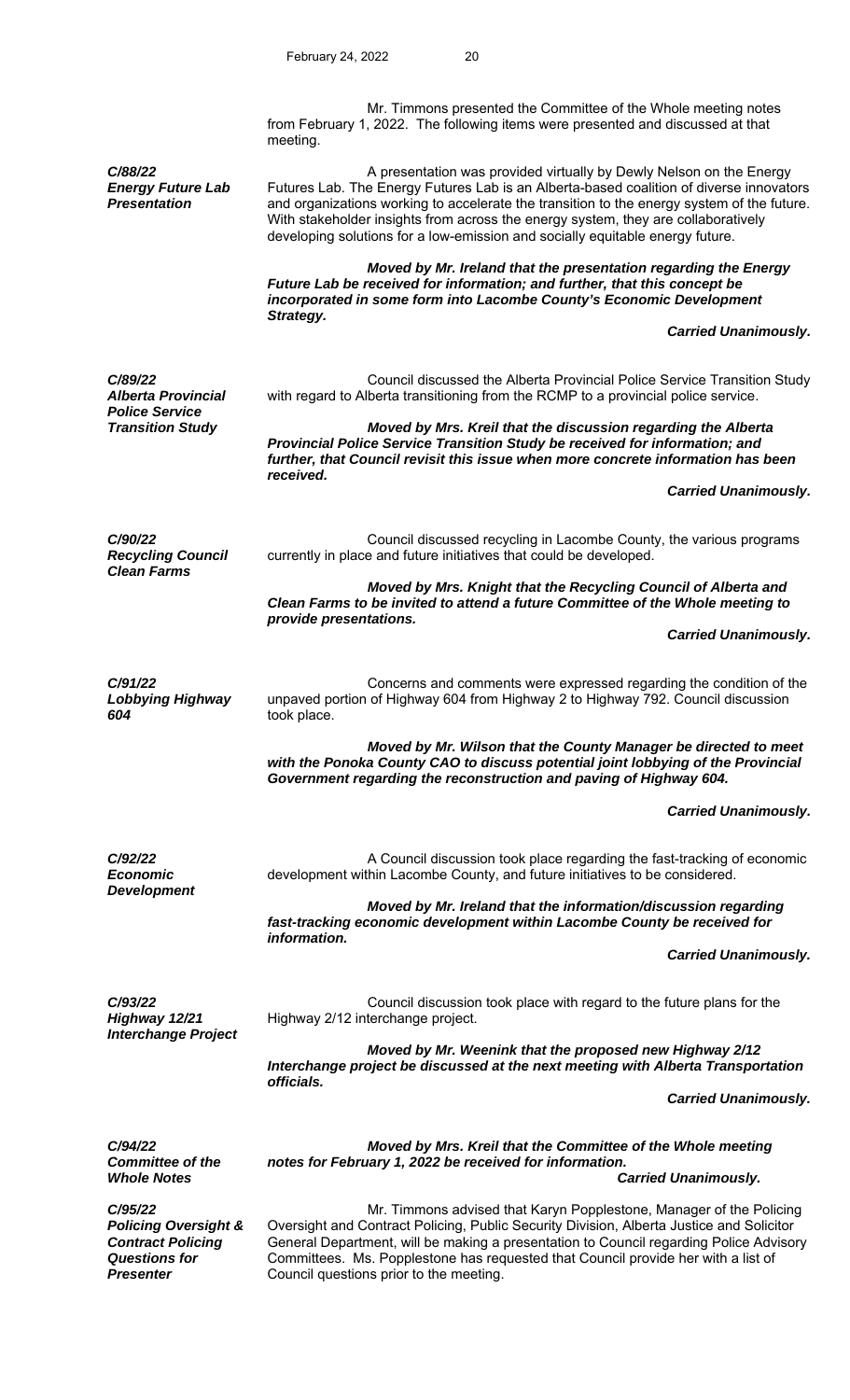The following inquiries will be forwarded to Ms. Popplestone:

 *Moved by Mrs. Kreil that the questions as listed below be forwarded to Ms. Popplestone prior to the March 10, 2022 Council meeting* 

- *What are the roles and responsibilities of the Police Advisory Committee?*
- *What are the requirements/expectations of the person appointed to the Police Advisory Committee?*
- *What power/authority does the Police Advisory Committee have?*
- *What is the composition of the Committee?*

 *Carried Unanimously.* 

10:00 a.m. Mike Bates entered the meeting.

*C/96/22 Appointment of Agricultural Fieldman* 

 Mr. Burlock advised that Lacombe County is recognized as a local authority and as such has been delegated by the Minister of Agriculture & Forestry to carry out the required duties of the Agricultural Service Board (ASB) Act, within the geographical boundaries of Lacombe County.

 The ASB Act requires that once a Council has established an Agricultural Service Board, that the Council, in consultation with the board, must appoint a qualified person as Agricultural Fieldman to implement agricultural policies and programs and to manage the agricultural resources of the municipality.

 *Moved by Mrs. Knight that Mike Bates be appointed to the position of Agricultural Fieldman for Lacombe County as per the Alberta Agricultural Service Board Act.* 

 *Carried Unanimously.* 

10:20 a.m. Mike Bates withdrew from the meeting.

*C/97/22 RMA Representatives Council Attendance* 

Mr. Timmons advised that the RMA has advised that they are now scheduling the 2022 member visits. Visits are scheduled on a three-year rotation and Lacombe County is on the rotation for 2022. There is an option for a one-hour standard meeting or a two to three hour longer meeting. The RMA is requesting that date availability and the type of meeting preferred be provided as soon as possible.

### *Moved by Mr. Wilson that Council meet with the RMA representatives for one hour at a future regular Council meeting.*

 *Carried Unanimously.* 

| C/98/22<br>Track on 2<br><b>Letter of Support</b>  | copied to the MLA's and MP for Lacombe County. | Moved by Mrs. Knight that Lacombe County provide a letter of<br>support for the Track on 2 in support of their appeal of the decision by the Alberta<br>Gaming, Liquor and Cannabis Regulatory Services Division to deny their<br>application for a Racing Entertainment Centre; and further, that the letter be<br>Carried. |                             |
|----------------------------------------------------|------------------------------------------------|------------------------------------------------------------------------------------------------------------------------------------------------------------------------------------------------------------------------------------------------------------------------------------------------------------------------------|-----------------------------|
|                                                    | <u>11:35 a.m.</u>                              | Mrs. Knight withdrew the meeting.                                                                                                                                                                                                                                                                                            |                             |
| C/99/22<br><b>Monthly Statement</b>                |                                                | Moved by Mr. Ireland that the Monthly Statement as at January 31,<br>2022 be received for information.                                                                                                                                                                                                                       | <b>Carried Unanimously.</b> |
| C/100/22<br><b>Agenda Item</b><br><b>Follow-up</b> |                                                | Moved by Mr. Wigmore that the Agenda Item Follow-up for<br>February 10, 2022 be received for information.                                                                                                                                                                                                                    | <b>Carried Unanimously.</b> |
| C/101/22<br><b>Consent Agenda</b>                  | presented.                                     | Moved by Mr. West that the Consent Agenda be approved as                                                                                                                                                                                                                                                                     | <b>Carried Unanimously.</b> |
| Committee of the<br>Whole                          | $\bullet$                                      | Committee of the Whole future agenda items:<br>Social Media Training - Social Media Policy - Mr. Weenink                                                                                                                                                                                                                     |                             |